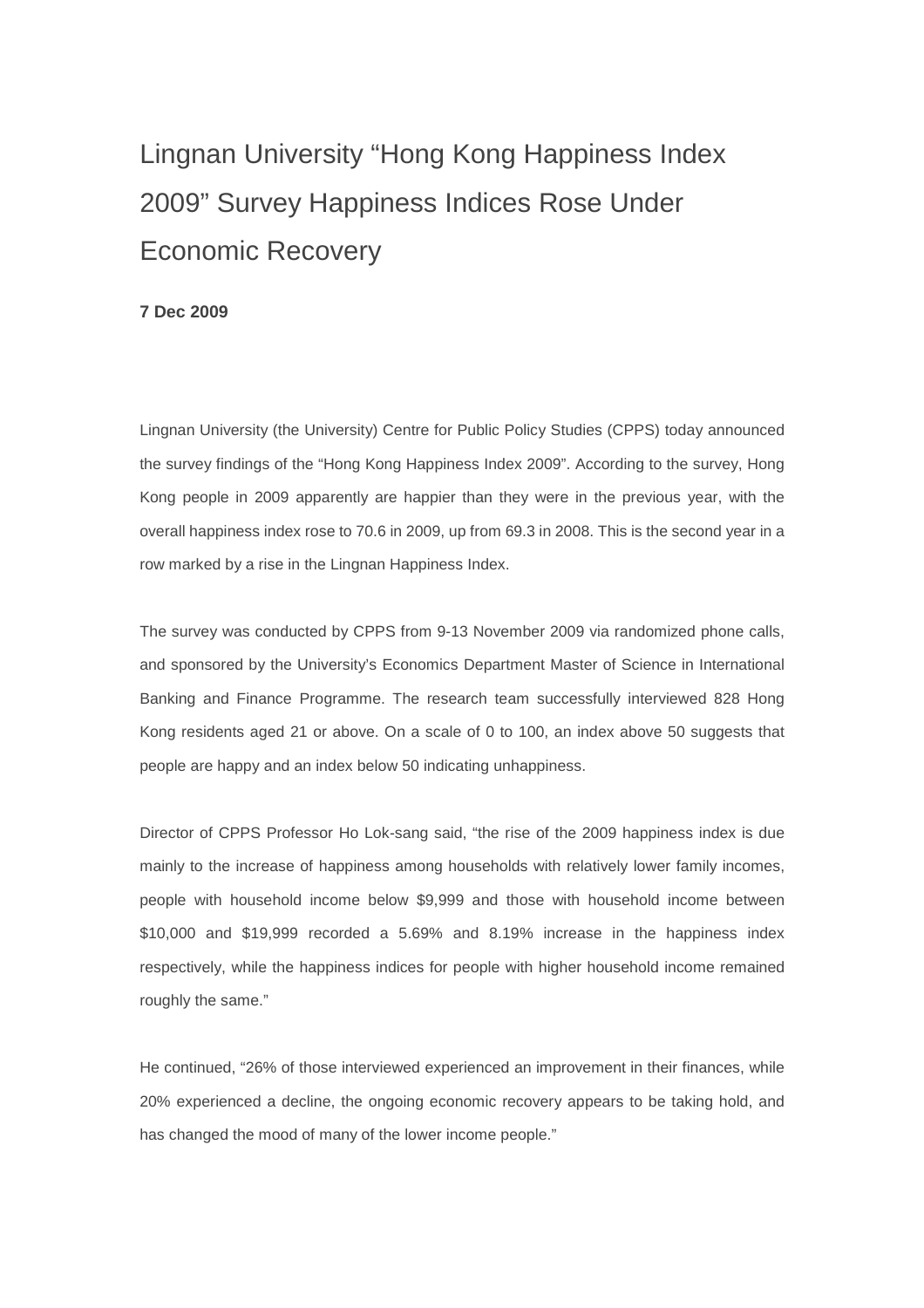The 2009 sample shows a smaller proportion of respondents over 30,000 dollars monthly household income (39.9% cf 43.7%). The happiness indices for people with monthly household income above \$30,000 show a slight decline. The happiness index of the lowest income group (below \$10,000), rose noticeably from the previous year, but remained the most unhappy group among the various income groups (at 66.6 cf 70.6 for the entire sample).

The report shows that the older, the female, the retired, and housewives tend to be happier. This is consistent with earlier results and those reported by other researchers.

The survey shows that financial stress is one key factor for unhappiness, and that improvement in finance is one key factor for happiness.

The study also found that longer working hours, unsatisfactory working environment and stress at work affect happiness indices adversely and significantly. Those who do voluntary community work as well as those who have stronger religious beliefs are also significantly happier than others.

#### **"Three Happinesses" and the "Happiness Formula"**

The study confirmed a theory proposed by Professor Ho on "Three Happinesses" comprising "retrospective happiness," "process happiness," and "prospective happiness," and his "Happiness Formula" based on Love, Insight, Fortitude, and Engagement (LIFE). An important finding is that educated people tend to score lower in the Love and Wisdom Indices, though university graduates tend to be more focused and engaged in their pursuits. University graduates' low score on wisdom is driven by a competitive notion of success and this explains their relatively lower happiness scores.

Regression results showed that happiness is positively related to the extent of involvement in various activities. In particular, for the "three happinesses" model, "happiness in process" and "retrospective happiness" appear to count more than "prospective happiness". For the LIFE model, those who have more wisdom of life (Insight) and who have a stronger sense of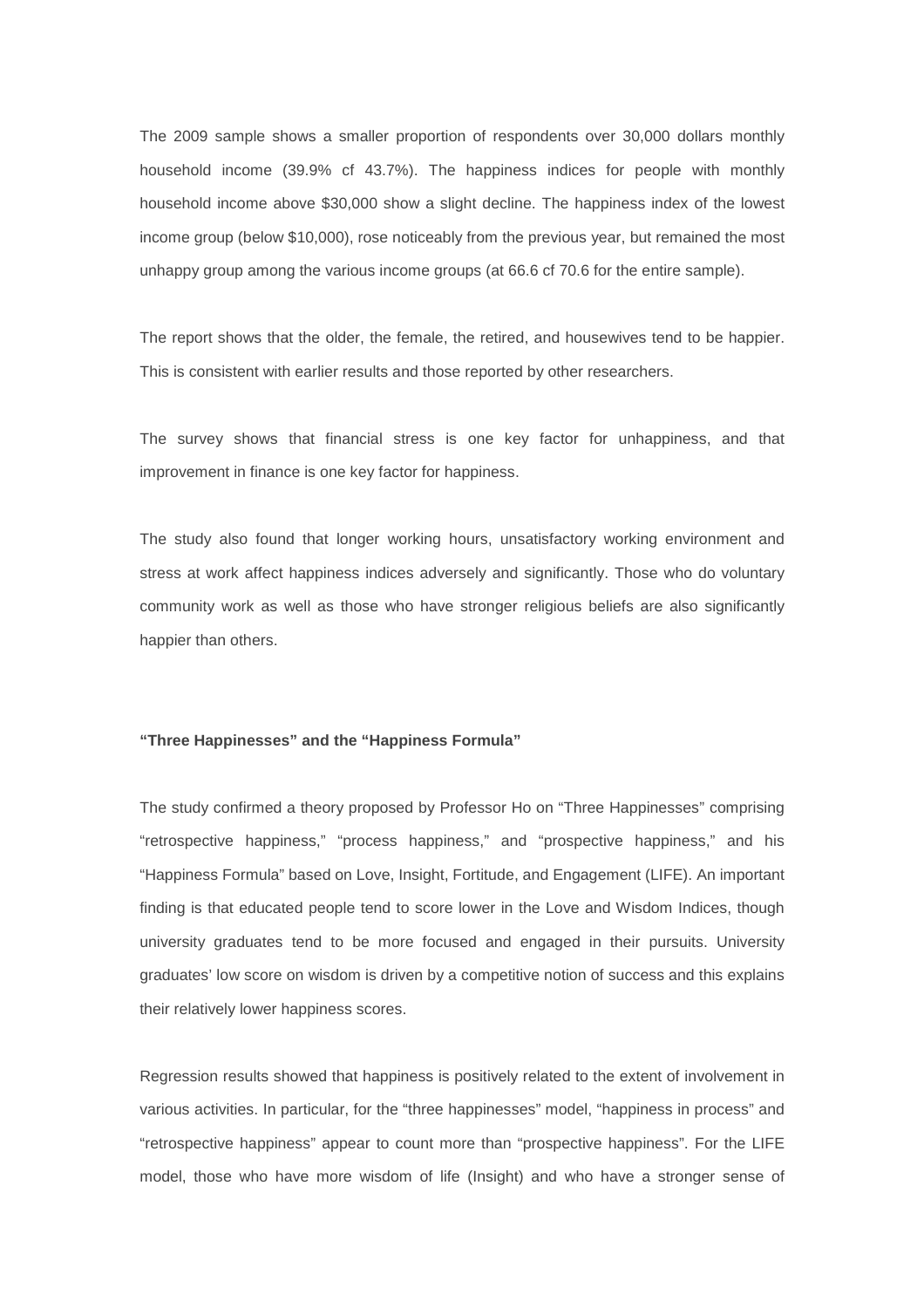purpose (Engagement) tend to be happier.

The study offers an explanation for the commonly observed U-shaped happiness profile through the life cycle. As a young person goes into the prime working age, the prospective happiness score drops, while the coefficient on the prospective happiness score also falls. At the same time the effect of process happiness on total happiness also falls, suggesting excessive preoccupation with the future. When people go past the age of 60, the wisdom score and the love score rise significantly and the effect of the wisdom score on happiness also rises significantly.

Interestingly, females outperform males for all the LIFE scores. This is true of 2009 as of 2008, offering yet another insight to why females tend to be happier and live longer.

Since 2005, Lingnan University's annual Happiness Index Survey aims to study the impacts of economic, political and social factors on Hong Kong people' happiness and to provide a measurable index of happiness. It is hoped that the study will inform policy makers and the public, leading to better policies and ultimately a happier society.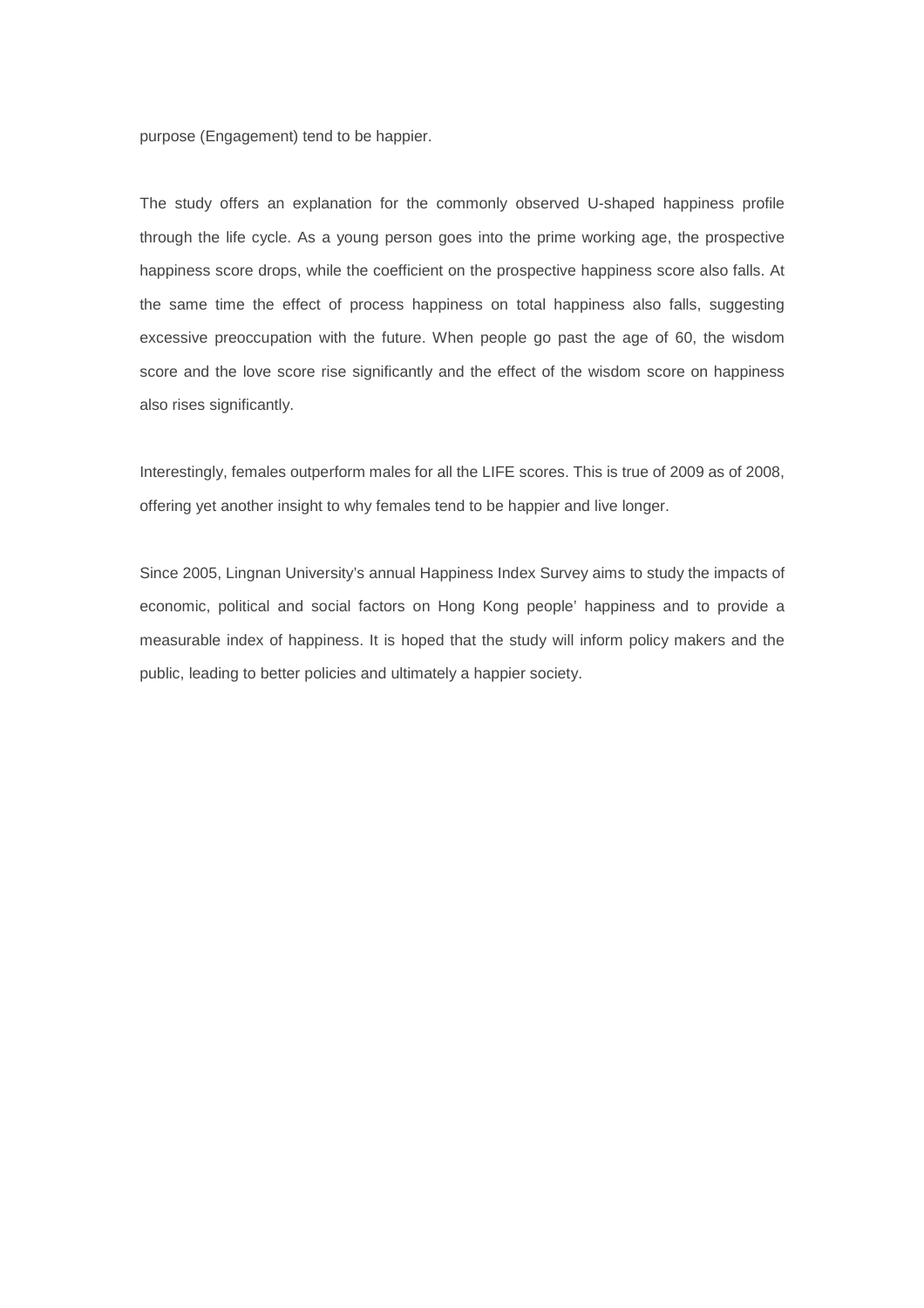# 嶺南大學「香港快樂指數 2009」調查報告 經濟回穩下快樂指數上升

2009 年 12 月 7 日

嶺南大學(嶺大) 公共政策研究中心 (研究中心)今日公布「香港快樂指數 2009」調查報告。結果顯示快樂 指數連續兩年錄得上升,對比上一年度,香港人在 2009 年表現得更快樂。整體快樂指數由 2008 年的 69.3 分上升至 2009 的 70.6 分。

是次調查由研究中心於 2009 年 11 月 9 至 13 日以電話隨機抽樣方式進行,並由嶺南大學經濟學系國 際銀行與金融碩士課程贊助。研究中心成功訪問了 828 名年齡 21 歲或以上的香港居民。調查以零至 100 分作指標, 50 分以上表示「快樂」; 50 分以下表示「不快樂」。

研究中心主任何濼生教授指出:「2009 年的快樂指數上升,主要是因為較低家庭收入的人士比去年更快 樂。每月家庭收入少於 \$10,000,以及 \$10,000-\$19,999 人士的快樂指數分別錄得 5.69% 及 8.19% 的升 幅,而其他較高家庭收入組別的快樂指數則沒有明顯的變化。」

何教授續指出:「26% 的受訪者表示其財政狀況對比上一年有所改善,表示轉差的則有 20%。正在復蘇 當中的經濟環境似乎改變了大部分低收入人士的情緒。」

調查顯示家庭收入 \$30,000 或以上的比例減少了 (由上年的 43.7% 跌至本年的 39.9%),而此等人士的 快樂指數錄得輕微下跌。雖然最低家庭收入的組別(\$10,000 以下)的快樂指數比上年回升,但相對其他 收入組別,他們仍然是最不快樂的一群( 66.6 分對比整體 70.6 分)。

調查亦發現,年長、女性、退休以及家庭主婦比較快樂。這跟過去幾年的調查,以及同類型研究的結果 亦大致吻合。

報告顯示,財政壓力是導致不快樂其中一個很重要的因素,相反,財政狀況改善則是導致快樂的重要原 因之一。

除此之外,工作時數較長、對工作環境不滿以及較大工作壓力均會對快樂指數造成負面影響。我們亦發 現:愈多參與義工工作,以及有虔誠宗教信仰的人都會比較快樂。

## 「三式快樂」理論以及「快樂方程式」

今次調查確認了何濼生教授提出的「三式快樂」理論以及「快樂方程式」。「三式快樂」理論將快樂分